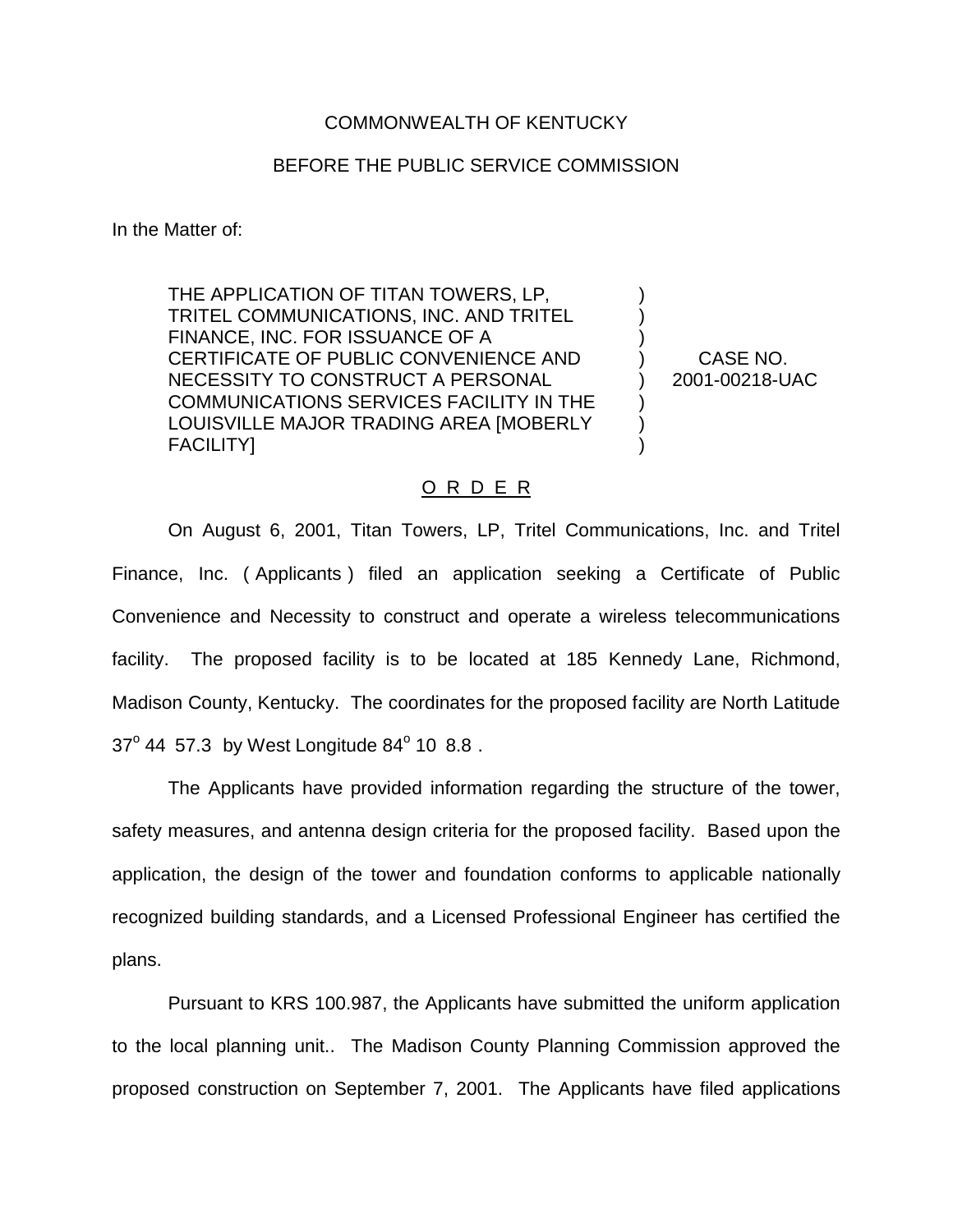with the Federal Aviation Administration ( FAA ) and the Kentucky Airport Zoning Commission ( KAZC ) seeking approval for the construction and operation of the proposed facility. Both applications have been approved.

The Applicants have filed evidence of the appropriate notices provided pursuant to 807 KAR 5:063. The notices solicited any comments and informed the recipients of their right to request intervention. On October 30, 2001, Robert and LaRue Sharp filed a motion to intervene in this matter. In its Order of January 15, 2002, the Commission granted Mr. and Mrs. Sharp full intervention and set up an informal conference to be held on February 20, 2002. On April 17, 2002, the Commission issued an Order requesting the intervenors to notify the Commission if they desired a public hearing to be held in this matter. The time period set forth in the Order for the intervenors to respond has passed, and the Commission has not received notification from the intervenors of their intent to appear at a hearing.

The Commission, having considered the evidence of record and being otherwise sufficiently advised, finds that the Applicants have demonstrated that a facility is necessary to provide adequate utility service and therefore a Certificate of Public Convenience and Necessity to construct the proposed facility should be granted.

Pursuant to KRS 278.280, the Commission is required to determine proper practices to be observed when it finds, upon complaint or on its own motion, that the facilities of any utility subject to its jurisdiction are unreasonable, unsafe, improper, or insufficient. To assist the Commission in its efforts to comply with this mandate, the Applicants should notify the Commission if they do not use this antenna tower to provide service in the manner set out in their application and this Order. Upon receipt of such

-2-